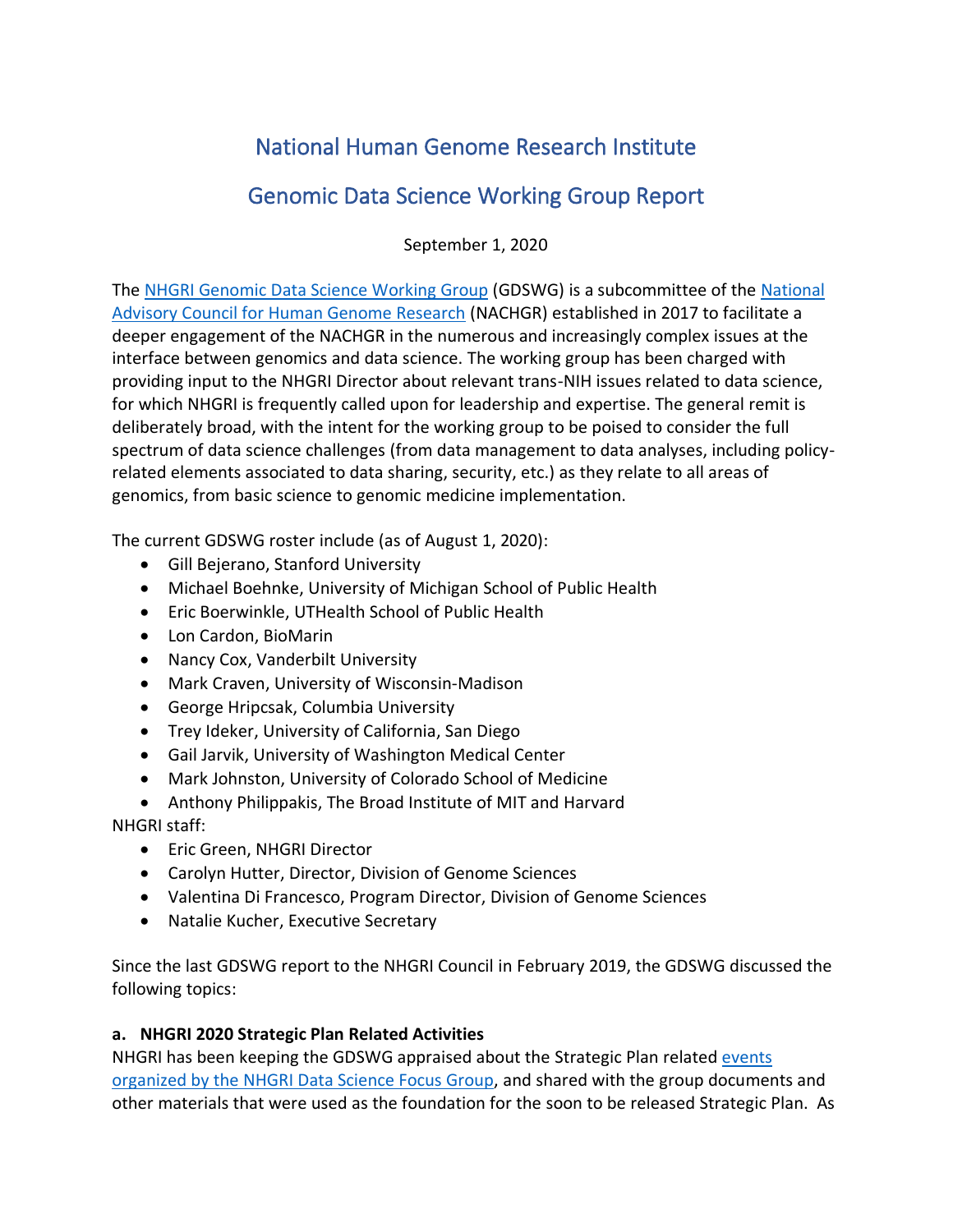the various themes in the data science landscape took shape, the group provided input on NHGRI's opportunities to lead in genomic data science. A number of priority areas for NHGRI in genomic data science were identified, such as algorithms and computational tools development, approaches to facilitate genomic data sharing and genomic medicine, and interdisciplinary training. The GDSWG also encouraged NHGRI to consider addressing genomic data science questions ahead of or in parallel with data generating research. Of particular interest to the GDSWG was how technologies like machine learning could be either adopted or driven forward in genomics by NHGRI.

#### **b. Machine Learning and Artificial Intelligence in Genomics**

Dr. Kundaje Anshul (Stanford University) is a member of the [NIH Advisory Council to the](https://acd.od.nih.gov/working-groups/ai.html)  [Director \(ACD\) Artificial Intelligence Working Group](https://acd.od.nih.gov/working-groups/ai.html) (AIWG) and was invited by the GDSWG to present the recently released AIWG [Report.](https://acd.od.nih.gov/documents/presentations/12132019AI.pdf) Based in part on the report recommendations, members of the group urged NHGRI to identify a set of benchmarks for machine learning methods and to drive forward solutions for making datasets "AI-ready".

The GDSWG outlined the barriers and needs that must be filled to apply these technologies to genomics. They recognized the importance of education at the intersection of machine learning, biology, and medicine to grow the field and the difficulty in attracting and retaining individuals with this mix of expertise.

The group identified opportunities to use machine learning methods in existing NHGRI research areas, such as the analysis of the non-coding regions of the genome, prediction of genome functionality, and the association of genomic and phenotypic data from EHRs. The group emphasized that the evaluation and reduction of biases in the training sets for these methods will have to be carefully taken into account for the development of machine learning for genomics.

The group also discussed the concept for a new [NIH Common Fund initiative in artificial](https://dpcpsi.nih.gov/sites/default/files/CoC_May_2020_1.05PM_CF_Concept_Clearance_AIBLE_Background_Brennan_508.pdf)  [intelligence](https://dpcpsi.nih.gov/sites/default/files/CoC_May_2020_1.05PM_CF_Concept_Clearance_AIBLE_Background_Brennan_508.pdf) that was approved by the NIH Council of Councils in May 2020. NHGRI is one of the NIH Institute Leads, together with NLM and NIBIB. The group recommended that the NHGRI carefully evaluate whether the genomic research needs for machine learning will be adequately addressed under the Common Fund initiative, or whether the Institute should consider an independent initiative for machine learning in genomics.

#### **c. Machine Learning for Genomics Workshop**

These discussions led the idea of bringing the genomics community together for a workshop. The goal of the workshop is to identify key genomic focus areas for NHGRI to invest in the development of machine learning techniques. The workshop is expected to identify scientific, technical, and ELSI areas, to stimulate and define the training and educational needs in these areas. To bring together the relevant genomic and data science expertise, the workshop will